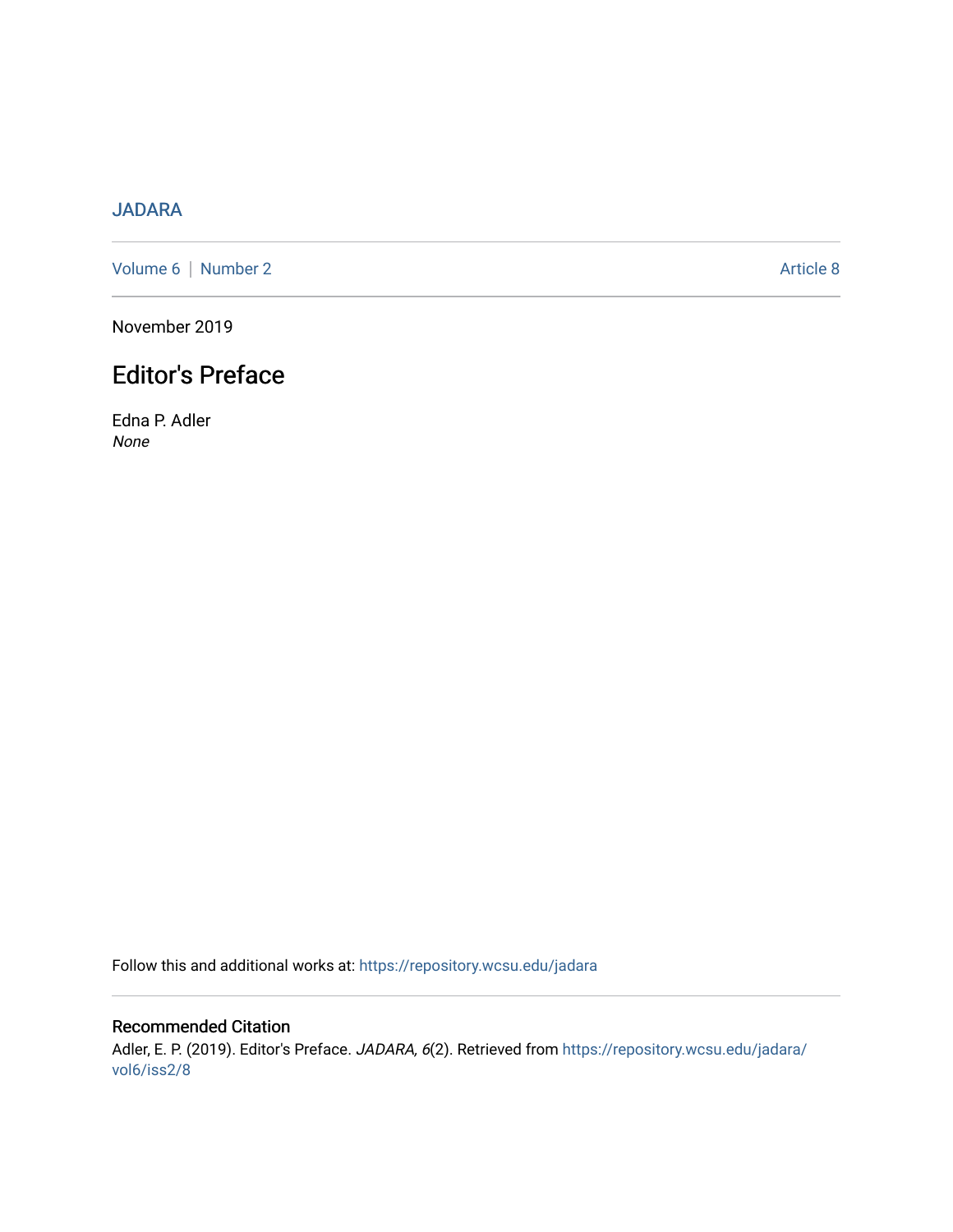## EDITOR'S PREFACE

It is fitting to include in the report of the proceedings of the Fourth Biennial Conference of the Professional Rehabilitation Workers with the Adult Deaf mention of the significant events in the area of vocational rehabilitation of deaf people that have occurred since the last conference was held in October 1970.

The reorganization of the Rehabilitation Services Administration which was announced in the Federal Register of June 9, 1971, included the establishment of an Office for Deafness and Communicative Disorders, providing for the first time divisional status to the agency leadership concerned with the development of programs and policies relating to deafness and communicative disorders.

Increased consumer interest in the improvement and expansion of services available to them, which was long needed, has been one of the critical factors leading to the establishment of the Office.

Herewith is presented in full context the statement of organization and functions of the Office for Deafness and Communicative Disorders.

"Provides for the full development of projects, programs, and services for individuals who suffer from deafness and communi cative disorders. Reviews project grant applications as assigned to the Office for Deafness and Communicative Disorders, in accordance with agency guidelines, appropriate evaluative criteria, and central-regional office responsibilities. Assumes leadership for achievement of agency missions as assigned by the Commissioner on the basis of the office's special expertise. Provides leadership and consultation to regional offices. State agencies, and other grantees in the development and expansion of rehabilitation programs and services for those persons suffering from deafness and communicative disorders. Maintains liaison and consultation with national organizations of and for the deaf and with the deaf community nationwide to serve as a focal point and to provide increased leadership and advocacy for the Nation's deaf and those suffering from communicative disorders. In collaboration with the

1